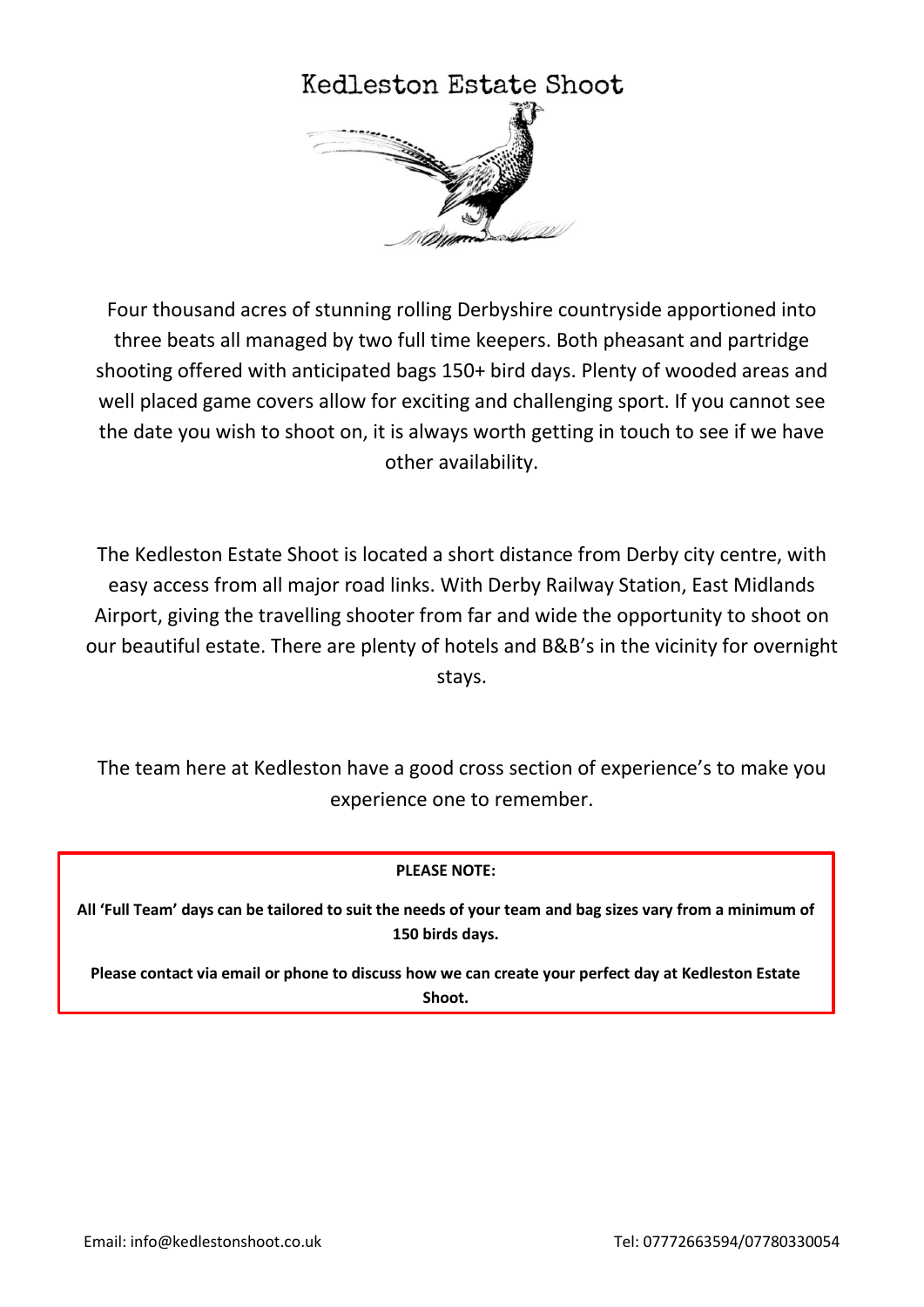## Kedleston Estate Shoot



**Additional dates may be available upon request.**

**Please call to discuss and to enable us to create your perfect day at Kedleston Estate Shoot.**

2022 – 2023 Shoot Calendar Updated  $31<sup>st</sup>$  March 2022

|             | <b>DATE</b>                     | <b>BAG</b> | <b>No. OF GUNS</b>                      |
|-------------|---------------------------------|------------|-----------------------------------------|
|             | 1 <sup>ST</sup> SEPTEMBER 2022  |            |                                         |
|             | 2 <sup>ND</sup> SEPTEMBER 2022  |            |                                         |
|             | 5 <sup>TH</sup> SEPTEMBER 2022  |            |                                         |
|             | 7 <sup>TH</sup> SEPTEMBER 2022  |            |                                         |
|             | 12 <sup>TH</sup> SEPTEMBER 2022 | 200        | SINGLE PEG<br>(9 PEGS AVAILABLE)        |
|             | 14 <sup>TH</sup> SEPTEMBER 2022 |            |                                         |
| <b>SOLD</b> | 16 <sup>TH</sup> SEPTEMBER 2022 | 150        | <b>FULL TEAM</b>                        |
| <b>SOLD</b> | 19 <sup>TH</sup> SEPTEMBER 2022 | 200        | <b>FULL TEAM</b>                        |
|             | 21 <sup>ST</sup> SEPTEMBER 2022 |            |                                         |
|             | 23 <sup>RD</sup> SEPTEMBER 2022 |            |                                         |
|             | 26 <sup>TH</sup> SEPTEMBER 2022 |            |                                         |
| <b>SOLD</b> | 28 <sup>TH</sup> SEPTEMBER 2022 | 200        | <b>FULL TEAM</b>                        |
|             | 30TH SEPTEMBER 2022             |            |                                         |
|             |                                 |            |                                         |
|             | 1 <sup>ST</sup> OCTOBER 2022    |            |                                         |
|             | 3 <sup>RD</sup> OCTOBER 2022    |            |                                         |
|             | 5TH OCTOBER 2022                |            |                                         |
|             | 8TH OCTOBER 2022                |            |                                         |
|             | 10TH OCTOBER 2022               |            |                                         |
| <b>SOLD</b> | 12TH OCTOBER 2022               | 500        | <b>FULL TEAM</b>                        |
|             | 15 <sup>TH</sup> OCTOBER 2022   |            |                                         |
|             | 17TH OCTOBER 2022               | 200        | <b>SINGLE PEG</b><br>(9 PEGS AVAILABLE) |
| <b>SOLD</b> | 19TH OCTOBER 2022               | 200        | <b>FULL TEAM</b>                        |
| <b>SOLD</b> | 22 <sup>ND</sup> OCTOBER 2022   | 350        | <b>FULL TEAM</b>                        |
| <b>SOLD</b> | 24TH OCTOBER 2022               | 300        | <b>FULL TEAM</b>                        |
|             | 26TH OCTOBER 2022               |            |                                         |
|             | 29TH OCTOBER 2022               |            |                                         |
|             | 31 <sup>ST</sup> OCTOBER 2022   |            |                                         |
| <b>SOLD</b> | 2 <sup>ND</sup> NOVEMBER 2022   | 200        | <b>FULL TEAM</b>                        |
|             | 4 <sup>TH</sup> NOVEMBER 2022   |            |                                         |
|             | 7 <sup>TH</sup> NOVEMBER 2022   |            |                                         |
|             | 9TH NOVEMBER 2022               | 200        | <b>SINGLE PEG</b>                       |
|             |                                 |            | (9 PEGS AVAILABLE)                      |
| <b>SOLD</b> | 12TH NOVEMBER 2022              | 200        | <b>FULL TEAM</b>                        |